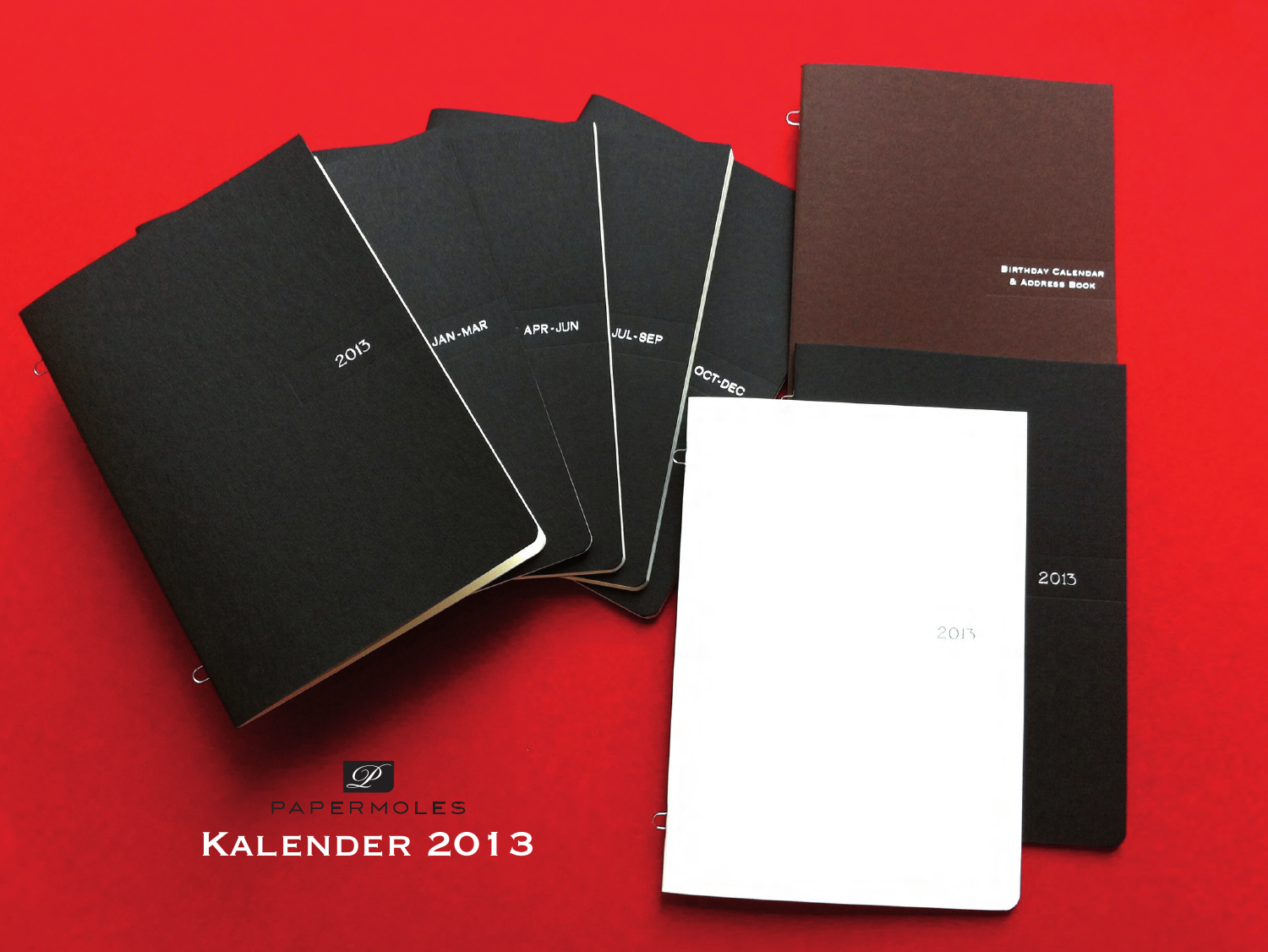

# KALENDER 2013

## DAILY CALENDAR WEEKLY CALENDAR 01

### *P* 08 09 10 12 13 14 15 16 18 19 20 21 22 *P* 26 DECEMBER 08 09 10 11 12 13 14 15 16 17 18 19 20 21 22 27 DECEMBER

| 26 DECEMBER<br>WEDNESDAY |  |  |  |  |  |
|--------------------------|--|--|--|--|--|
|                          |  |  |  |  |  |
|                          |  |  |  |  |  |
|                          |  |  |  |  |  |
|                          |  |  |  |  |  |
|                          |  |  |  |  |  |
| 08                       |  |  |  |  |  |
|                          |  |  |  |  |  |
| O <sub>9</sub>           |  |  |  |  |  |
|                          |  |  |  |  |  |
| 10                       |  |  |  |  |  |
|                          |  |  |  |  |  |
| 11                       |  |  |  |  |  |
|                          |  |  |  |  |  |
| 12                       |  |  |  |  |  |
|                          |  |  |  |  |  |
| 13                       |  |  |  |  |  |
|                          |  |  |  |  |  |
| 14                       |  |  |  |  |  |

| MARCH<br>WEEK 11 | $\begin{array}{c} \text{MARCH} \\ \text{WENE} \text{ 12} \end{array}$ |
|------------------|-----------------------------------------------------------------------|
| 12 MONDAY        | MONDAY 19                                                             |
|                  |                                                                       |
|                  |                                                                       |
|                  |                                                                       |
|                  |                                                                       |
| 13 TUESDAY       | TUESDAY 20                                                            |
|                  |                                                                       |
|                  |                                                                       |
|                  |                                                                       |
|                  |                                                                       |
| 14 WEDNESDAY     | WEDNESDAY 21                                                          |
|                  |                                                                       |
|                  |                                                                       |
|                  |                                                                       |
|                  |                                                                       |
| 15 THURSDAY      | THURSDAY 22                                                           |
|                  |                                                                       |
|                  |                                                                       |
|                  |                                                                       |
|                  |                                                                       |
| 16 FRIDAY        | FRIDAY 23                                                             |
|                  |                                                                       |
|                  |                                                                       |
|                  |                                                                       |
|                  | SATURDAY 24                                                           |
| 17 SATURDAY      |                                                                       |
|                  |                                                                       |
|                  |                                                                       |
|                  |                                                                       |
| 18 SUNDAY        | SUNDAY 25                                                             |
|                  |                                                                       |
|                  |                                                                       |
|                  |                                                                       |
|                  |                                                                       |
|                  |                                                                       |
|                  |                                                                       |
| $\mathscr{D}$    | D                                                                     |
|                  |                                                                       |
|                  |                                                                       |

# week 11 **MARCH**  12 Monday 13 TUESDAY 14 WEDNESDAY 15 THURSDAY

## 08 09 10 11 12 13 14 Monday 21 TUESDAY 22 WEDNESDAY 23 OCTOBER<br>WEEK 43

*P*

**NEU**

WEEKLY CALENDAR 02

Thursday 22  $\frac{1}{2}$  Friday 24  $\frac{1}{2}$  Friday 25  $\frac{1}{2}$   $\frac{1}{2}$   $\frac{1}{2}$   $\frac{1}{2}$   $\frac{1}{2}$   $\frac{1}{2}$   $\frac{1}{2}$   $\frac{1}{2}$   $\frac{1}{2}$   $\frac{1}{2}$   $\frac{1}{2}$   $\frac{1}{2}$   $\frac{1}{2}$   $\frac{1}{2}$   $\frac{1}{2}$   $\frac{1}{2}$   $\frac{1}{2}$ 

- Tageskalender 2013, 4-teilig
- 1 Tag mit Uhrzeiten pro Seite
- 1 Quartal pro Kalenderheft
- 40 Blatt, 80 Seiten
- Schwarzer Umschlag 18
- für PortBook (DinA5)
- 40,- € / Stück (4-teilig)
- Wochenkalender 2013
- 1 Woche pro Seite
- 1 Jahr pro Kalender
- 28 Blatt, 56 Seiten
- Schwarzer Umschlag
- für PortBook (DinA5)
- 10,- € / Stück

• Wochenkalender 2013

15

*P*

MONDAY 21 TUESDAY 22 WEDNESDAY 23

OCTOBER<br>week 43

- 17 1 Woche mit Uhrzeiten auf zwei Seiten
- 1 Jahr pro Kalender
- 56 Blatt, 108 Seiten
- Schwarzer Umschlag
- für PortBook (DinA5)
- 20,- € / Stück